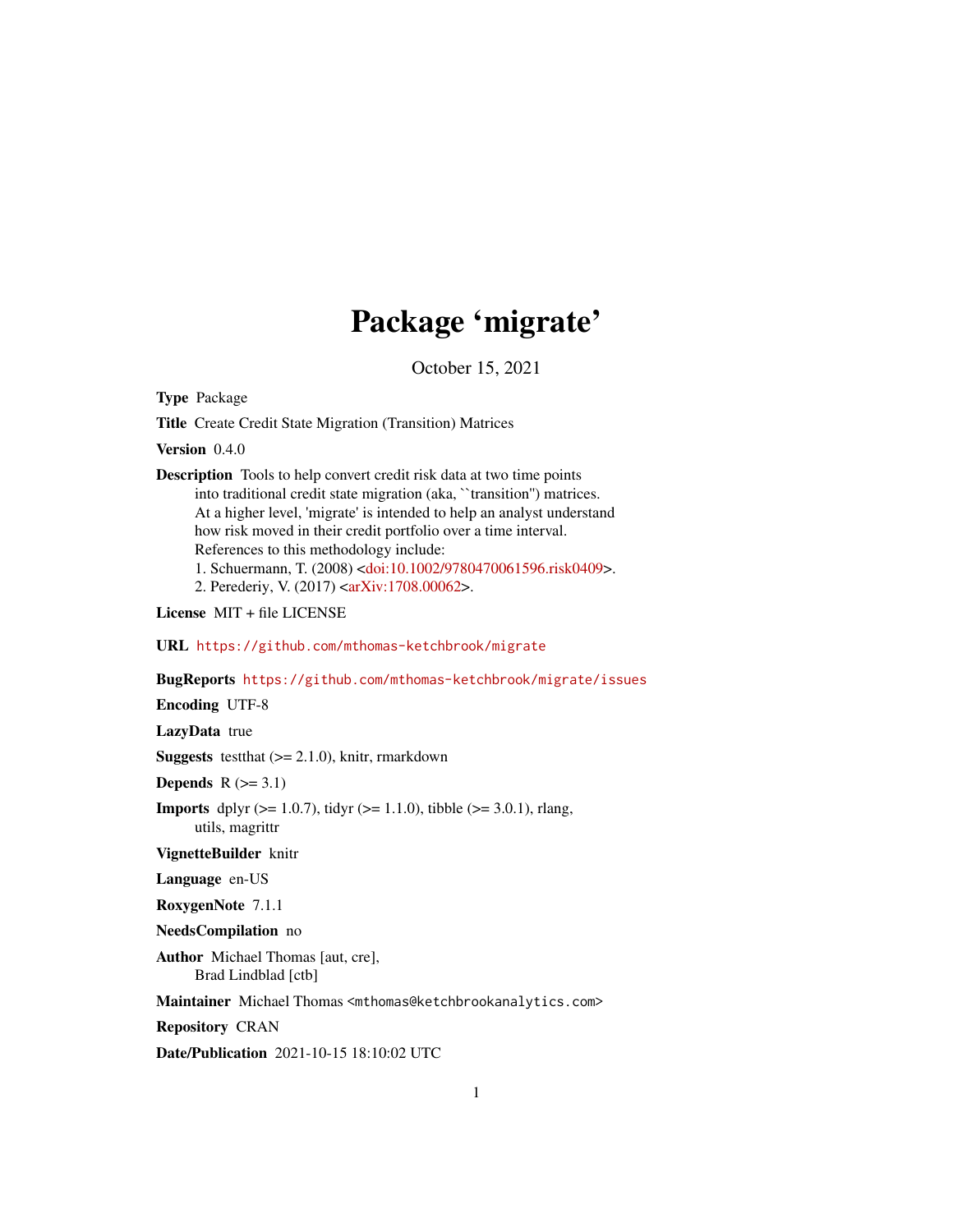### <span id="page-1-0"></span>R topics documented:

```
build_matrix . . . . . . . . . . . . . . . . . . . . . . . . . . . . . . . . . . . . . . . . . 2
      migrate . . . . . . . . . . . . . . . . . . . . . . . . . . . . . . . . . . . . . . . . . . . 3
      mock_credit . . . . . . . . . . . . . . . . . . . . . . . . . . . . . . . . . . . . . . . . . 5
Index6 6
```
build\_matrix *Build a migration (transition) matrix*

#### Description

'build\_matrix()' creates a credit migration (i.e., "transition") matrix from summarized data representing each credit risk state & a continuous metric at two distinct points in time.

#### Usage

build\_matrix(data, state\_start = NULL, state\_end = NULL, metric = NULL)

#### Arguments

| data        | A data frame or data frame extension (e.g., a tibble or data.table) containing a<br>minimum of three (3) column variables representing a starting credit risk state,<br>an ending credit risk state, and a metric containing values representing the move-<br>ment (i.e., "transition) in that metric between the starting credit risk state point<br>in time and the ending credit risk state point in time. This style of data frame is<br>output by the 'migrate()' function within this package. |
|-------------|------------------------------------------------------------------------------------------------------------------------------------------------------------------------------------------------------------------------------------------------------------------------------------------------------------------------------------------------------------------------------------------------------------------------------------------------------------------------------------------------------|
| state_start | (Optional) A symbol or string, representing the column variable of the 'data'<br>data frame argument that contains the starting credit risk state values. If left<br>null, function will attempt to find it for you.                                                                                                                                                                                                                                                                                 |
| state_end   | (Optional) A symbol or string, representing the column variable of the 'data'<br>data frame argument that contains the starting credit risk state values. If left<br>null, function will attempt to find it for you.                                                                                                                                                                                                                                                                                 |
| metric      | (Optional) A symbol or string, representing the column variable of the 'data'<br>data frame argument that contains the metric for which the grouped difference<br>in value between the starting credit risk state period and ending credit risk state<br>period was computed.                                                                                                                                                                                                                        |

#### Value

A matrix object, where the first (row) dimension represents the starting credit risk state, the second (column) dimension represents the ending credit risk state, and the values within the matrix represent the transitioned amount based upon the values in the 'metric' continuous column variable from the 'data' data frame.

Note: A matrix object can be coerced to a data frame using 'as.data.frame()'.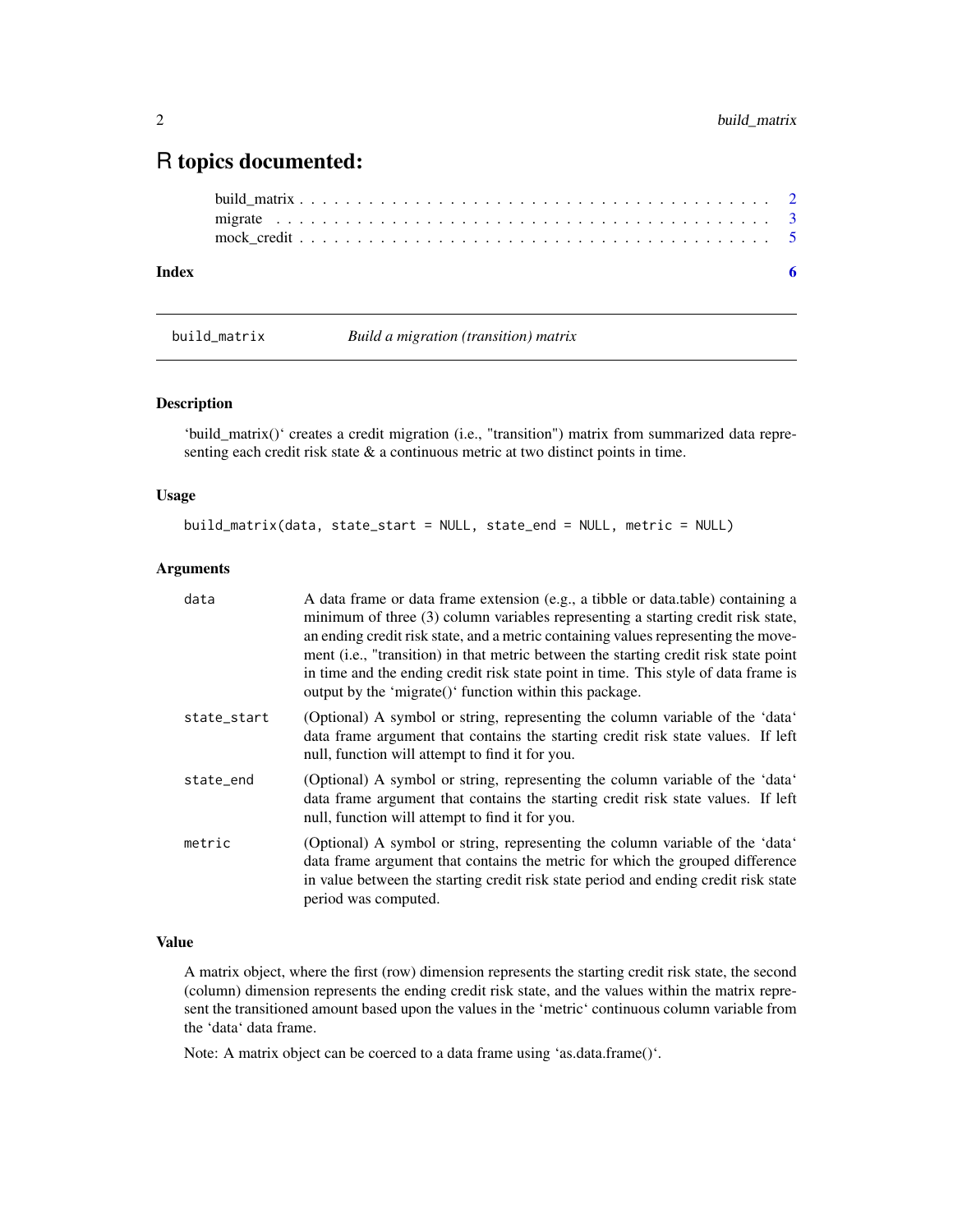#### <span id="page-2-0"></span>migrate 3

#### Examples

```
# Let `build_matrix()` guess which column variables represent `state_start`,
# `state_end` and `metric`
mock_credit %>%
 migrate(
   time = date,
   state = risk_rating,
   id = customer_id,
   metric = principal_balance
  ) %>%
  build_matrix()
# Specify which column variables represent `state_start`, `state_end` and
# `metric`
mock_credit %>%
 migrate(
   id = customer_id,
   time = date,
   state = risk_rating,
   percent = FALSE
  ) %>%
  build_matrix(
    state_start = risk_rating_start,
   state_end = risk_rating_end,
   metric = count
  )
```
migrate *Summarize the migration of a data frame*

#### Description

'migrate()' summarizes the transition amount (or percentage) of a continuous variable from each beginning credit risk state category to each ending credit risk state, given a data frame input.

#### Usage

```
migrate(
  data,
  id,
  time,
  state,
 metric = NULL,percent = TRUE,
 verbose = TRUE,
  rating = NULL,
  date = NULL
)
```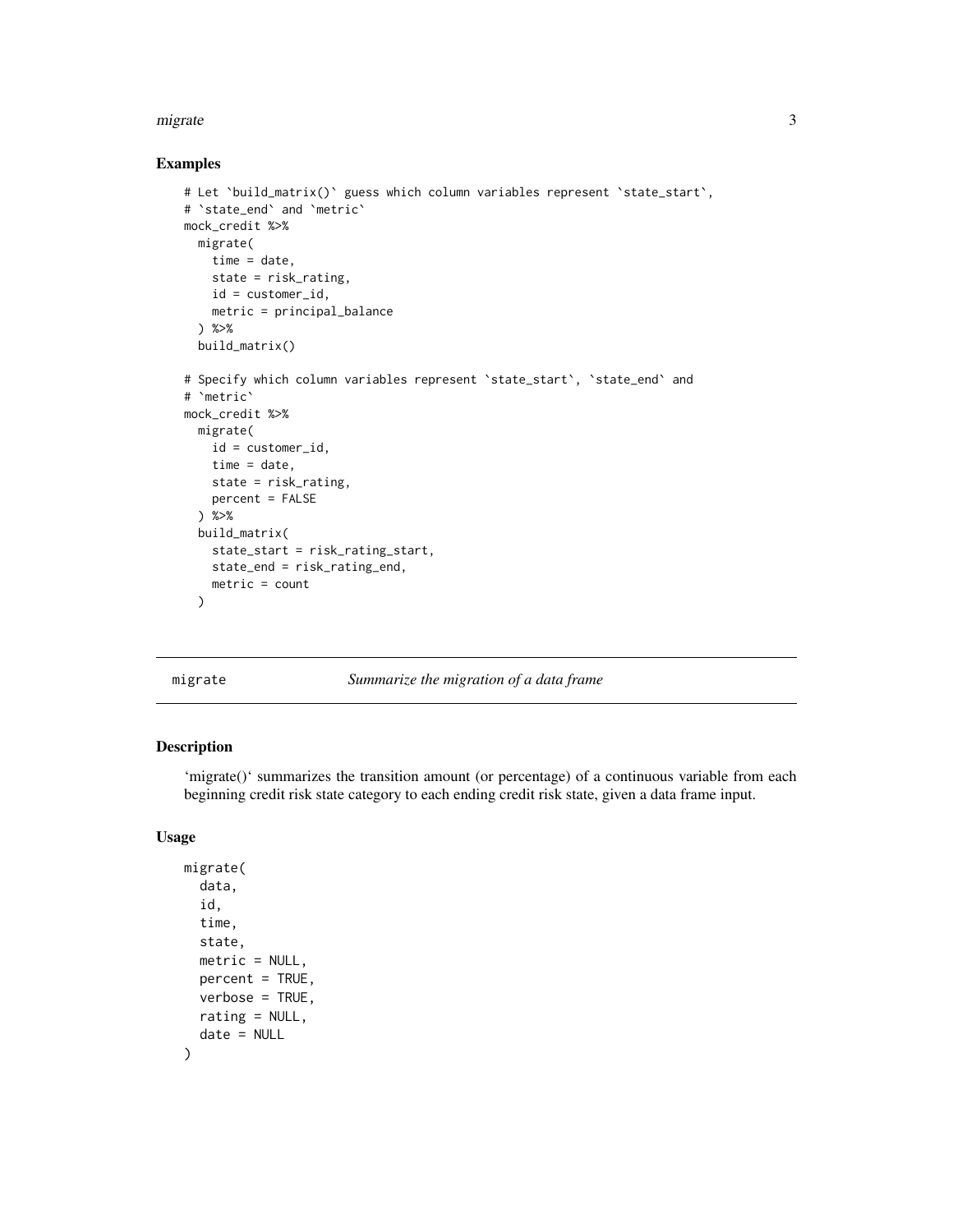#### Arguments

| data    | A data frame or data frame extension (e.g., a tibble or data.table) containing a<br>minimum of three (3) column variables representing a time, a credit risk state,<br>and an ID identifying the credit facility (we would expect to see most unique<br>values in this column variable appear twice in the dataset; once at the first unique<br>'time' value and again at the second unique 'time' value, unless the ID only<br>existed at one of those two times). |
|---------|---------------------------------------------------------------------------------------------------------------------------------------------------------------------------------------------------------------------------------------------------------------------------------------------------------------------------------------------------------------------------------------------------------------------------------------------------------------------|
| id      | The column variable of the 'data' data frame argument that contains the unique<br>identifier to track where a particular credit facility migrated to/from. If left null,<br>'migrate()' will attempt to use the first column variable from the data frame<br>provided in the 'data' argument.                                                                                                                                                                       |
| time    | The column variable of in the 'data' data frame representing the time point (e.g.,<br>a Date) of each observation; this column should contain two unique values (mi-<br>gration from Time A to Time B)                                                                                                                                                                                                                                                              |
| state   | The column variable of the 'data' data frame argument that contains the credit<br>risk state values.                                                                                                                                                                                                                                                                                                                                                                |
| metric  | (Optional) The column variable of type "numeric" in the 'data' data frame ar-<br>gument that contains the continuous metric values to weight the state migration<br>by                                                                                                                                                                                                                                                                                              |
| percent | If 'FALSE', will calculate the migration on an absolute basis (rather than a per-<br>centage basis, which is the default)                                                                                                                                                                                                                                                                                                                                           |
| verbose | If 'TRUE', the function returns an informational message about the transition<br>period                                                                                                                                                                                                                                                                                                                                                                             |
| rating  | Deprecated; please use 'state' instead.                                                                                                                                                                                                                                                                                                                                                                                                                             |
| date    | Deprecated; please use 'time' instead.                                                                                                                                                                                                                                                                                                                                                                                                                              |

#### Value

A data frame containing three (3) column variables representing the unique combinations of starting & ending credit risk states and the calculated migration observed during the period.

#### Examples

```
# Return the percent migration of the number of credit facilities
migrate(
  data = mock_credit,
 id = customer_id,
 time = date,
  state = risk_rating
\lambda# Return the absolute migration in `principal_balance`
migrate(
  data = mock_credit,
 id = customer_id,
 time = date,
  state = risk_rating,
```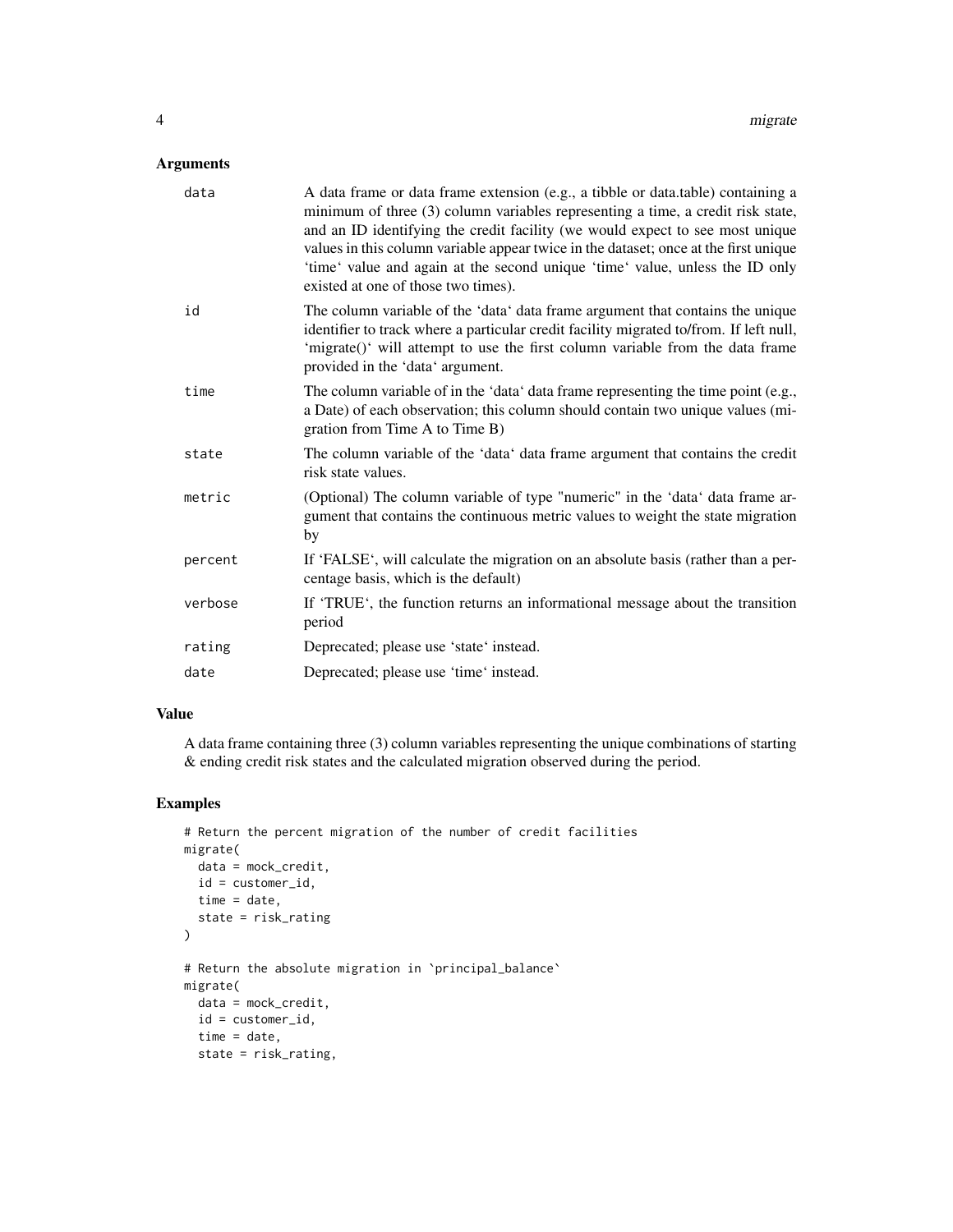#### <span id="page-4-0"></span>mock\_credit 5

```
metric = principal_balance,
 percent = FALSE
)
```
mock\_credit *Mock dataset containing credit statistics by customer at two time intervals. Some customers only exist in one time interval (they either became a customer after the first time interval, or discontinued being a customer before the second time interval).*

#### Description

Mock dataset containing credit statistics by customer at two time intervals. Some customers only exist in one time interval (they either became a customer after the first time interval, or discontinued being a customer before the second time interval).

#### Usage

mock\_credit

#### Format

A data frame with columns:

customer\_id Customer ID for 497 unique customers.

date Date of the observation; there are two unique dates in the dataset.

risk\_rating Factor representing risk level on a 1-14 scale.

principal\_balance Principal balance outstanding on the loan.

#### Source

Developed by Ketchbrook Analytics

#### Examples

## Not run: mock\_credit

## End(Not run)